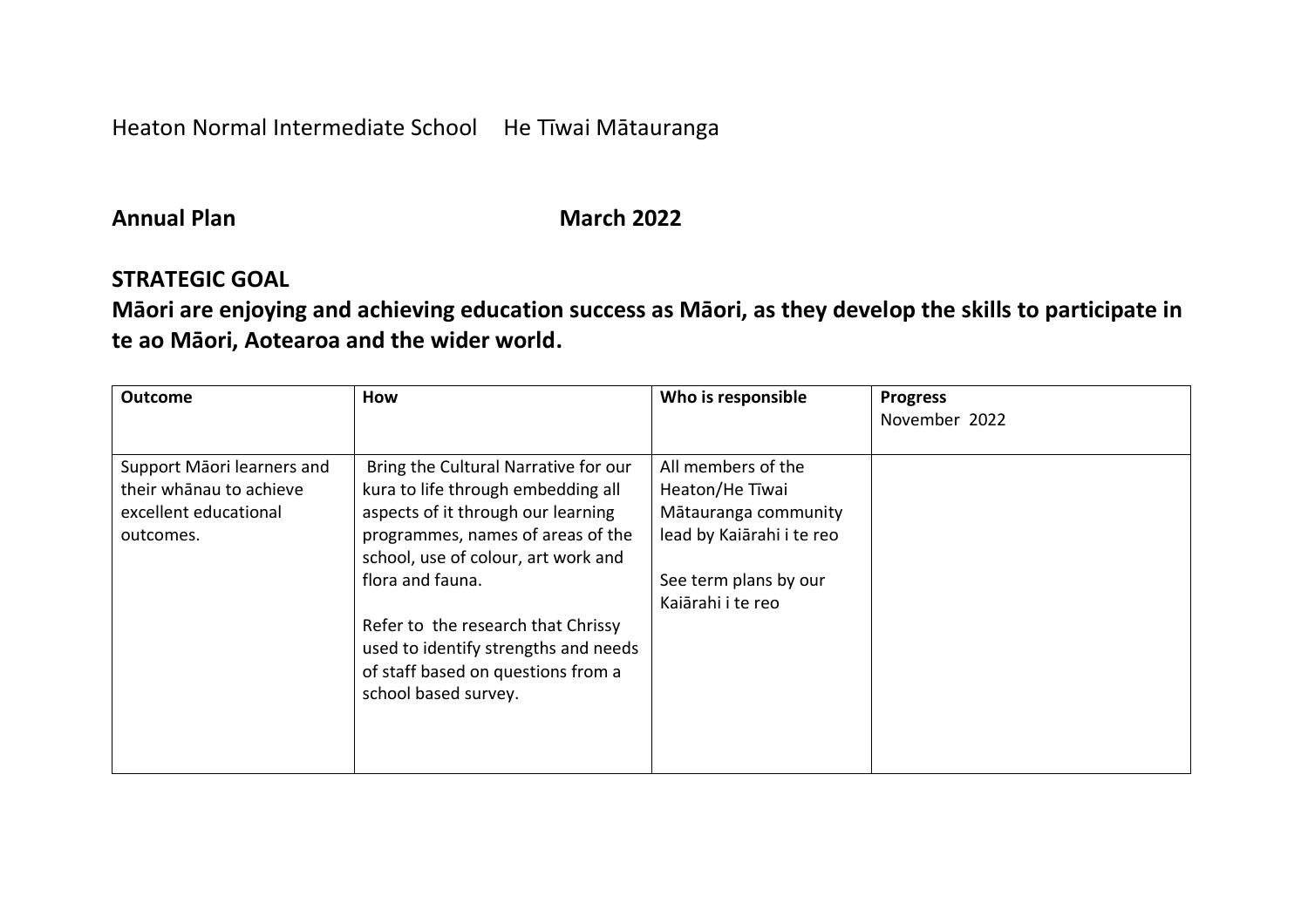| Ensure Māori learners and     | Protection                           | All members of the He   |  |
|-------------------------------|--------------------------------------|-------------------------|--|
| their whānau have a strong    | Normalising te reo and tikanga so it | Tīwai Mātauranga/Heaton |  |
| sense of belonging across our | is visible and embedded in our daily | community               |  |
| kura.                         | practice in our kura. Valuing and    |                         |  |
|                               | protecting local knowledge through   |                         |  |
|                               | place based learning particularly in |                         |  |
|                               | social sciences and science.         |                         |  |
|                               |                                      |                         |  |
|                               | Prepare for the implementation of    |                         |  |
|                               | the Aotearoa New Zealand Histories   |                         |  |
|                               | curriculum to be implemented in      |                         |  |
|                               | 2023 through professional            |                         |  |
|                               | development for all staff.           |                         |  |
|                               |                                      |                         |  |
|                               | Develop a new logo for the kura that |                         |  |
|                               | reflects our Cultural Narrative.     |                         |  |
|                               | Investigate who could help us with   |                         |  |
|                               | this.                                |                         |  |
|                               |                                      |                         |  |
| Recognise and build on the    | Teachers in partnership with         | <b>Teachers</b>         |  |
| strengths of Māori learners   | tamariki and whānau identify         | Kaiārahi I te reo       |  |
| and their whānau              | strengths and aspirations of each    | Tamariki                |  |
|                               | Māori learner and provide            | Whānau                  |  |
|                               | opportunities to build on these      |                         |  |
|                               | strengths and aspirations.           |                         |  |
|                               | Eg. Opportunity for Māori students   |                         |  |
|                               | to further develop their reo through |                         |  |
|                               | working with our Kaiārahi I te reo.  |                         |  |
|                               |                                      |                         |  |
|                               |                                      |                         |  |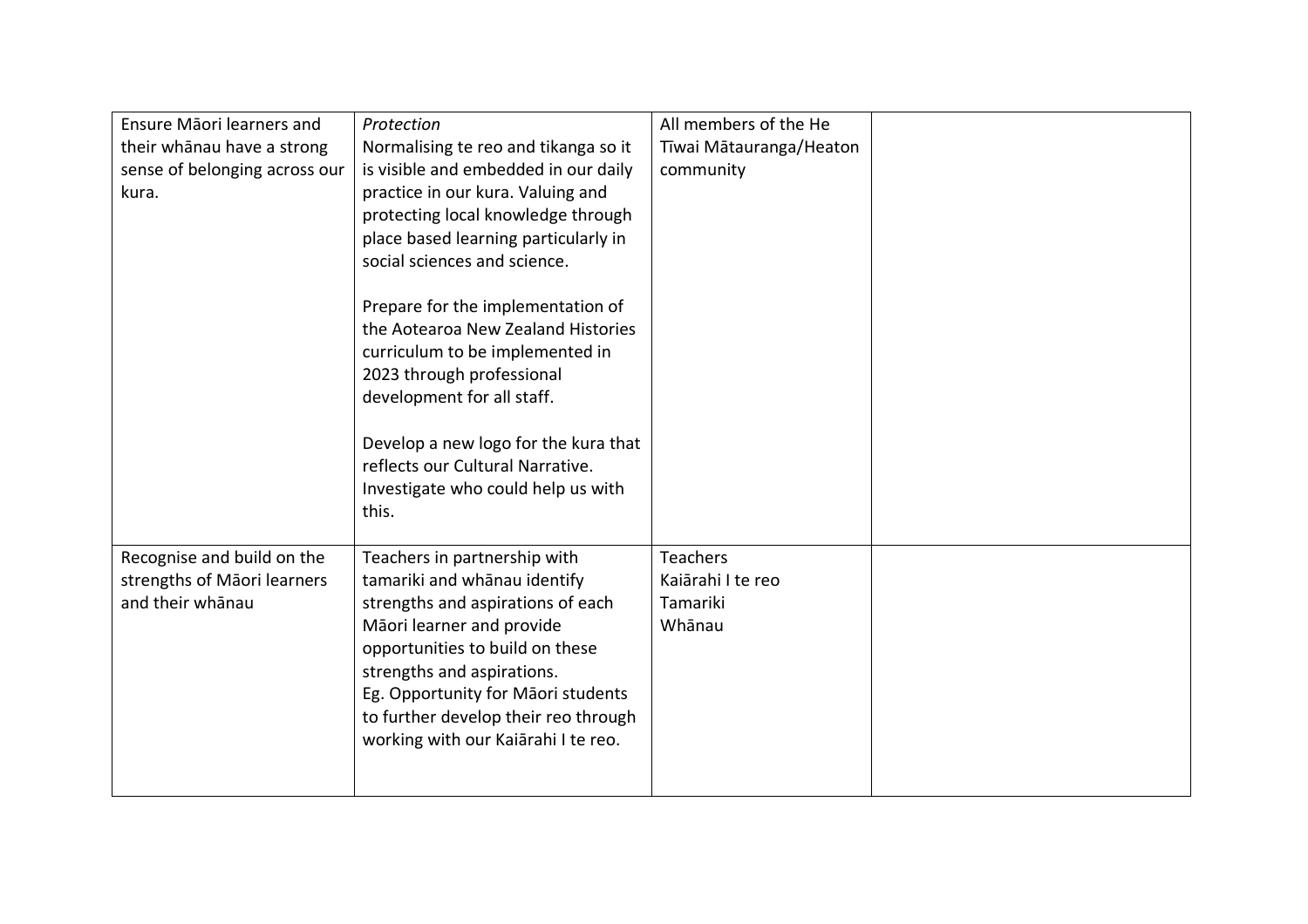| We will support strong<br>relationships between<br>learners and whānau, hapū,<br>iwi, educators and others to<br>support excellent outcomes. | Partnership<br>Regularly engaging with our Māori<br>students and whānau through<br>regular hui to 3orero about<br>curriculum, opportunities for Māori<br>learners etc<br>Meaningfully connecting with our<br>local hapu, and iwi as partners in the<br>learning and aspirations of our<br>Māori students                                                                                                                                                                 | Kaiārahi I te reo<br><b>BOT</b><br>Principal<br>Tamariki<br>Whānau<br><b>Staff</b> |  |
|----------------------------------------------------------------------------------------------------------------------------------------------|--------------------------------------------------------------------------------------------------------------------------------------------------------------------------------------------------------------------------------------------------------------------------------------------------------------------------------------------------------------------------------------------------------------------------------------------------------------------------|------------------------------------------------------------------------------------|--|
| We will give practical effect<br>to Te Tiriti o Waitangi in our<br>community.                                                                | Ensure, through committed and<br>knowledgeable leadership,<br>modelling, expectations and PD, that<br>the principles of Te Tiriti o Waitangi<br>are visible and embedded into all<br>aspects of the culture of our kura.<br>The requirements of the<br>Professional Growth Cycle for<br>teachers will reflect the need for<br>teachers to be demonstrating<br>professional and personal growth in<br>practically implementing the<br>principles of Te Tiriti o Waitangi. | Kajārahi I te reo<br>Principal<br><b>BOT</b>                                       |  |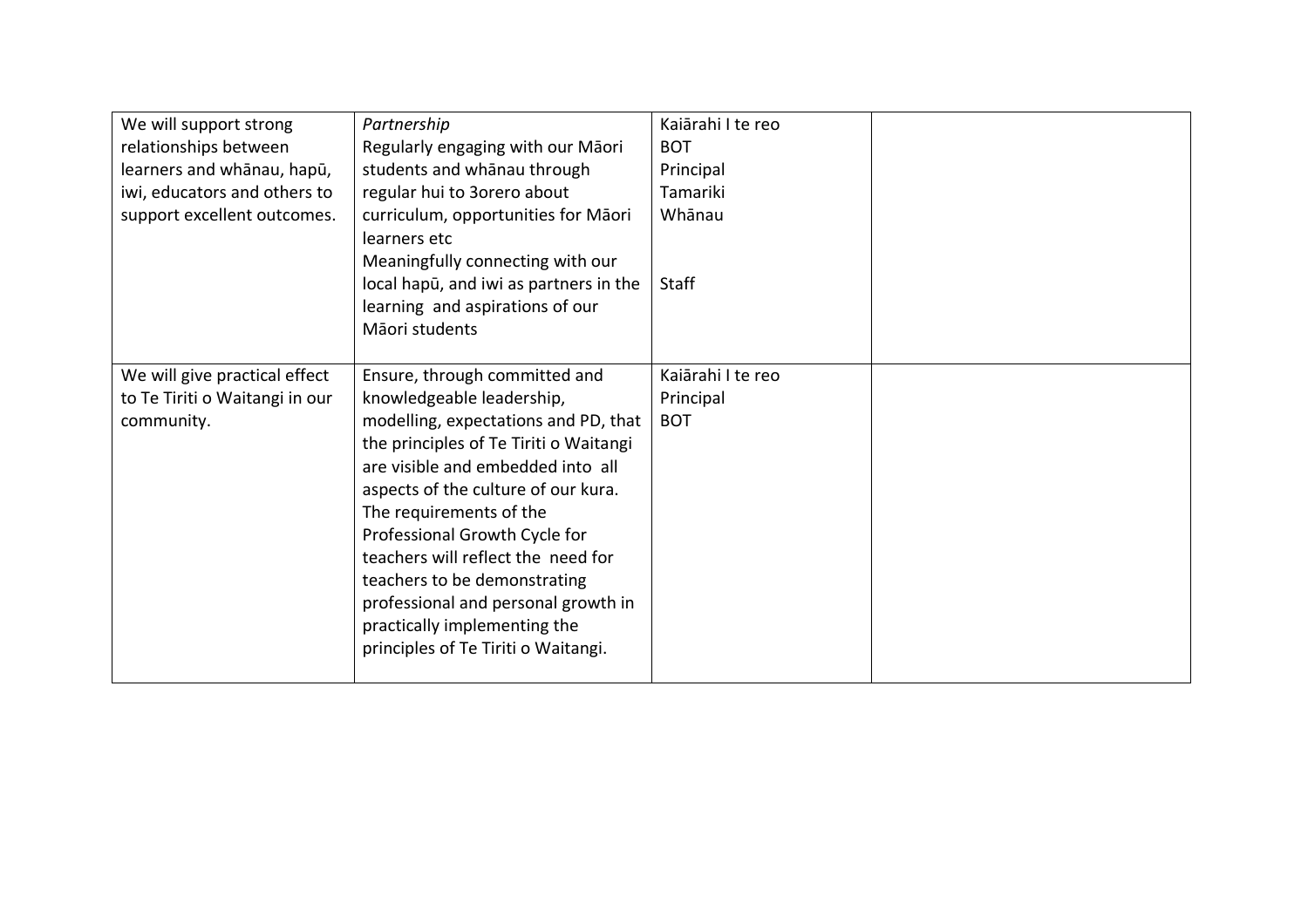**Teaching excellence is actively promoted through high expectations, opportunities for collaboration and sharing, support, resources and professional learning opportunities.**

| <b>Outcome</b>                                                                                                                                                                                   | How                                                                                                                                                                                                                                                                                                                                | Who is responsible                                         | <b>Progress</b><br>November 2022 |
|--------------------------------------------------------------------------------------------------------------------------------------------------------------------------------------------------|------------------------------------------------------------------------------------------------------------------------------------------------------------------------------------------------------------------------------------------------------------------------------------------------------------------------------------|------------------------------------------------------------|----------------------------------|
| We will ensure that all<br>teachers have opportunities<br>to develop professional in<br>areas of strength, interest<br>and/or need as well as<br>supporting the goals of the<br>2022 Annual Plan | Review PGC process each year with<br>teachers and make adaptations as<br>agreed.<br>Within the constraints of the budget,<br>continue to provide individual/group<br>professional development<br>opportunities for teachers as they<br>become available and/or as requested<br>which are in line with their<br>professional goals. | Principal<br><b>Teachers</b><br>Kaiārahi reo               |                                  |
| We will ensure that all<br>teachers will be proficient<br>and effective at<br>implementing the NPDL<br>Framework in their<br>teaching                                                            | There is evidence that teachers are<br>incorporating the NPDL philosophy in<br>their planning and programmes.                                                                                                                                                                                                                      | Principal<br><b>NPDL</b> team<br>All teachers              |                                  |
| Teachers will be able to opt<br>into involvement in the ALL<br>and ALIM, literacy and                                                                                                            | Seek funding for 2022.                                                                                                                                                                                                                                                                                                             | Deputy Principal<br>Lead teachers of<br>literacy and maths |                                  |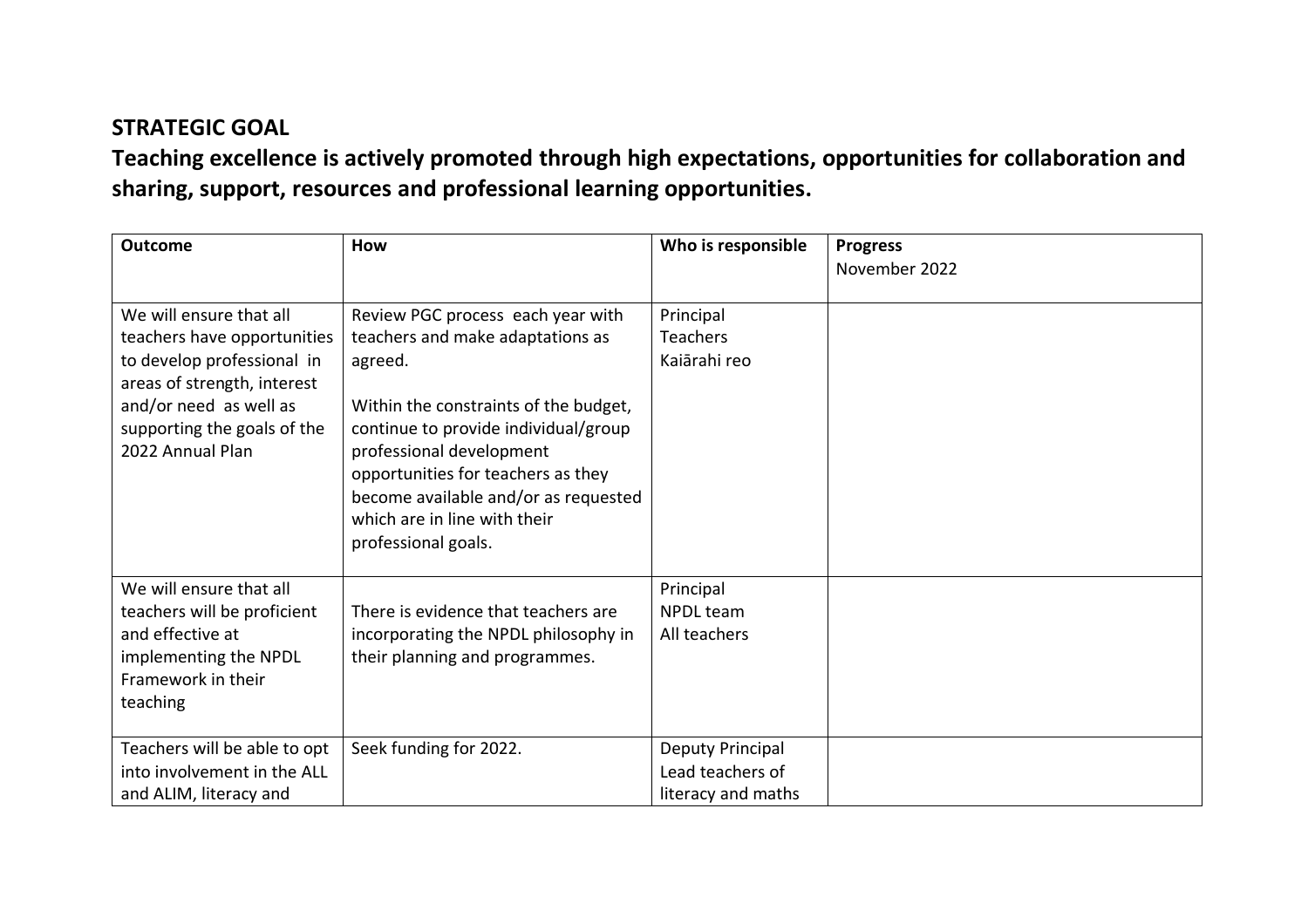| maths professional<br>development programmes<br>as learners or leaders                                    | Provide the opportunity for teacher<br>release to attend PD sessions and for<br>planning time.<br>Funding is provided by the MOE.<br>Ensure the group of teachers involved<br>is extended and knowledge and<br>resources are shared with all<br>teachers.                                       |                                                         |  |
|-----------------------------------------------------------------------------------------------------------|-------------------------------------------------------------------------------------------------------------------------------------------------------------------------------------------------------------------------------------------------------------------------------------------------|---------------------------------------------------------|--|
| The school will retain and<br>attract professional,<br>inclusive, caring and highly<br>effective teachers | Continue to use Appointment process<br>as outlined in School docs.<br>Involve a range of teachers in the<br>appointments process for leadership<br>experience.<br>Ensure and monitor support for all<br>teachers.                                                                               | Principal<br>Senior staff<br>Team leaders<br><b>BOT</b> |  |
|                                                                                                           | Ensure the professional, social and<br>physical environment of the school<br>and its culture supports all teachers in<br>their professional and personal<br>development and well-being.<br>Areas of strengths and any concerns.<br>Implement any agreed actions to<br>further support our team. |                                                         |  |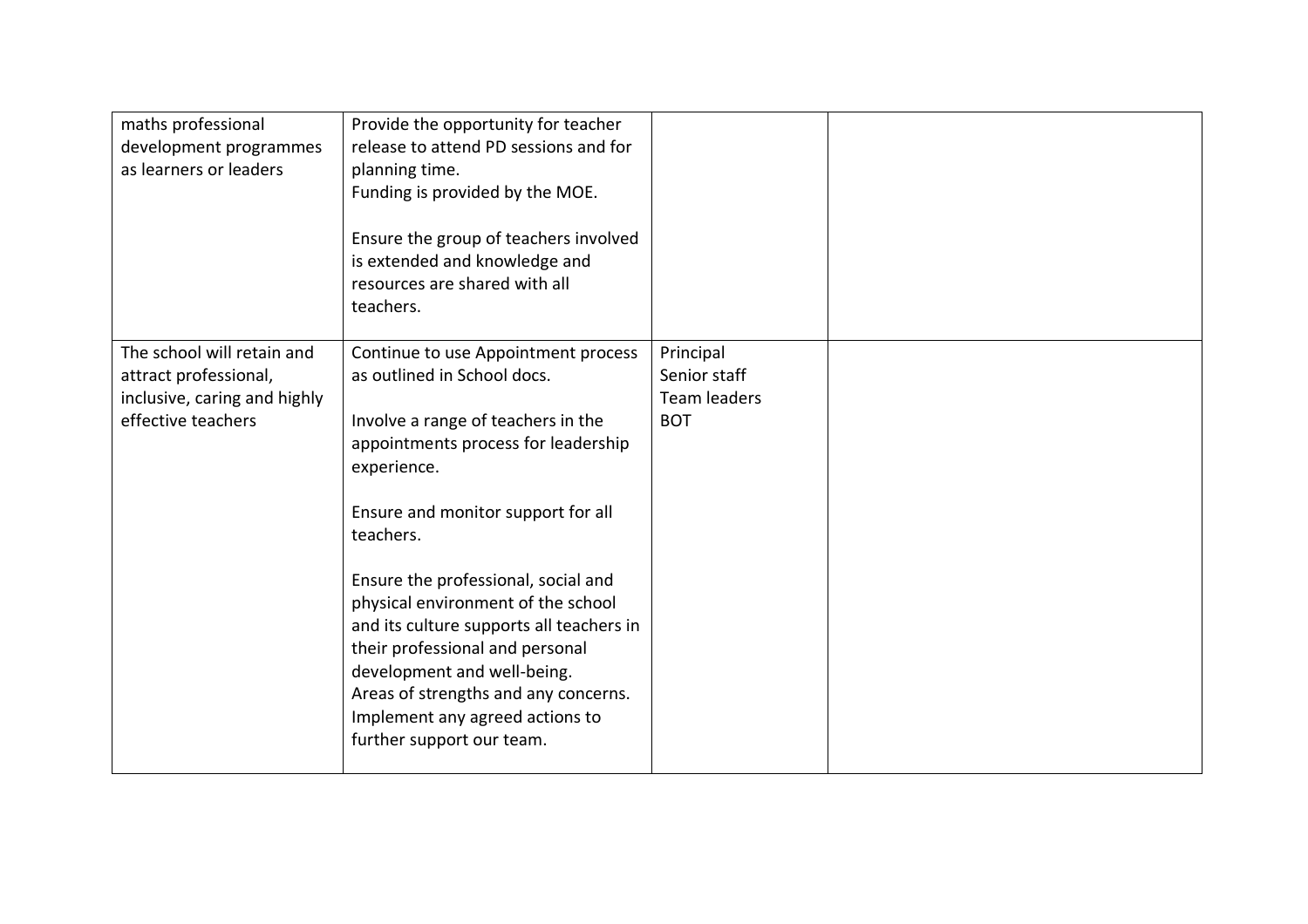| All teachers will have<br>opportunities for their<br>development as leaders                                                                                                                                   | Through PGC conversations and<br>knowing each teacher well, the<br>principal and senior staff are aware of<br>individual needs and aspirations to<br>ensure opportunities for leadership<br>development. Eg. Participation in<br>Rebuild process, curriculum<br>leadership, pastoral care leadership,<br>house leaders.                             | Principal<br>Senior management<br><b>Team leaders</b>     |  |
|---------------------------------------------------------------------------------------------------------------------------------------------------------------------------------------------------------------|-----------------------------------------------------------------------------------------------------------------------------------------------------------------------------------------------------------------------------------------------------------------------------------------------------------------------------------------------------|-----------------------------------------------------------|--|
| Provide PD for staff on the<br><b>Pacific Education Action</b><br>Plan 2020-2030 including<br>developing an action for<br>our kura, in partnership<br>with the Pacific families of<br>our 19 Pacific learners | Provide PD for teachers about the<br>Pacific Education Plan.<br>Share Pacific Plan with families at a<br>hui and seek feedback about priorities<br>and needs for the education of their<br>children at our school.<br>In partnership with parents, develop a<br>Pacific Education Plan for Pacific<br>children and their families at our<br>school. | Pacific families<br>Pacific students<br>All our community |  |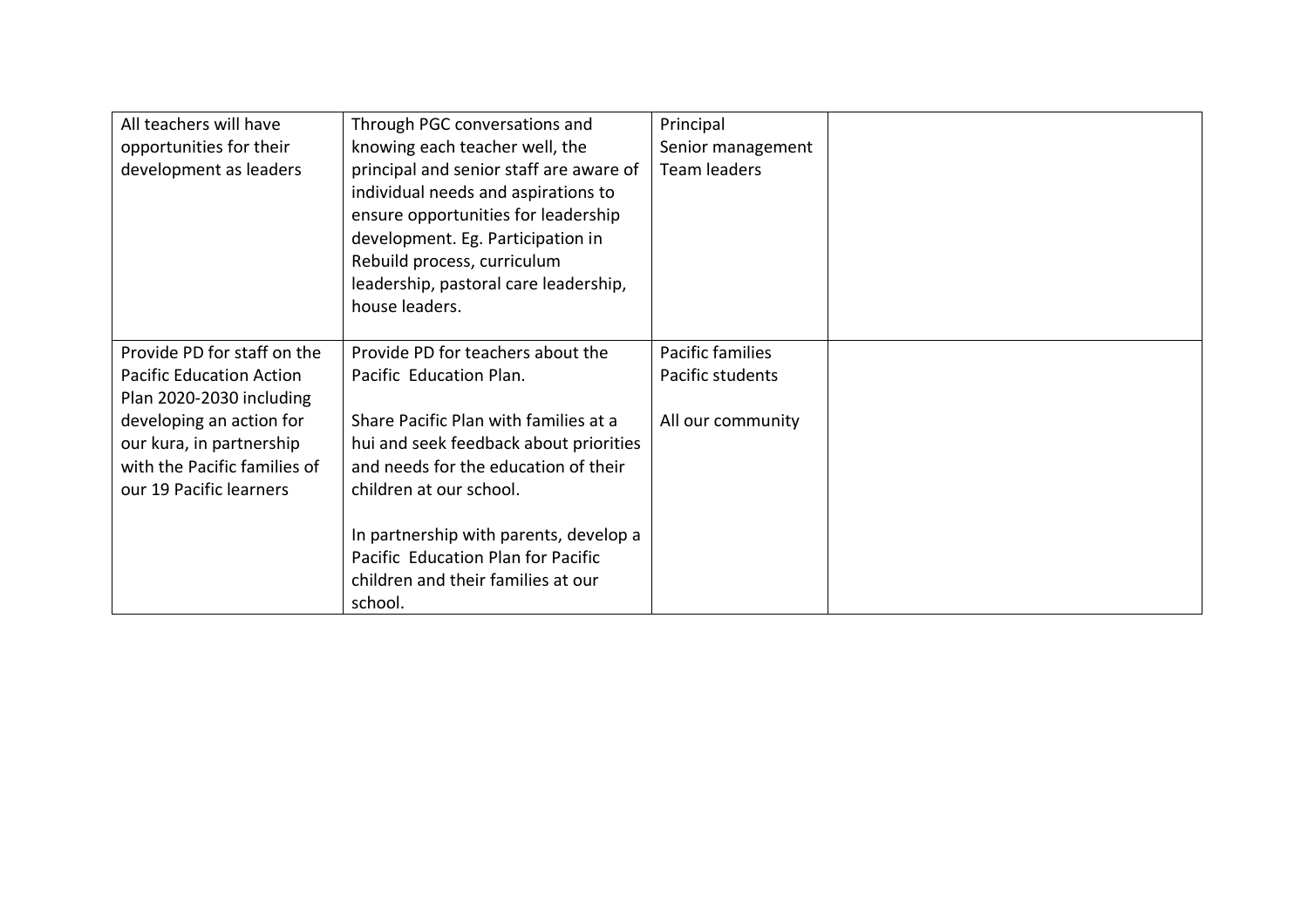# **STRATEGIC GOAL All students are successful learners whatever their strengths and needs**

| <b>Outcome</b>                                                                                                                                                          | How                                                                                                                                                                                                                                                                                                                                                                                                                              | Who is                                                                           | <b>Progress</b> |
|-------------------------------------------------------------------------------------------------------------------------------------------------------------------------|----------------------------------------------------------------------------------------------------------------------------------------------------------------------------------------------------------------------------------------------------------------------------------------------------------------------------------------------------------------------------------------------------------------------------------|----------------------------------------------------------------------------------|-----------------|
|                                                                                                                                                                         |                                                                                                                                                                                                                                                                                                                                                                                                                                  | responsible                                                                      | November 2022   |
| Students at risk of not<br>achieving within Level 4 of<br>the reading, writing and<br>maths curriculums by the<br>end of Year 8 are identified<br>as early as possible. | The progress of these groups of students are closely<br>tracked and supported by interventions programmes to<br>accelerate their progress.<br>Reading: 32 students<br>Writing: 62 students<br>Maths: 41 students<br>see end of year achievement reports)<br>Lead teachers report to the BOT twice a year<br>Teachers have professional development in implementing<br>Structural Literacy - a new approach to improving literacy | Lead teachers of<br>literacy and<br>maths                                        |                 |
| Opportunities in all<br>curriculum areas and<br>leadership are provided for<br>students who are achieving<br>above the expected level<br>for Year 7/8                   | learning outcomes for all students<br>Students are in kaupeka for maths teaching to ensure<br>students achieving above the expected level in maths have<br>the best possible teaching.<br>Students achieving above the expected level in other<br>curriculum areas have enrichment/extension opportunities<br>eg. Science, the arts, music                                                                                       | <b>BOT</b><br>Gifted and<br>Talented<br>Coordinator<br>Principal<br>All teachers |                 |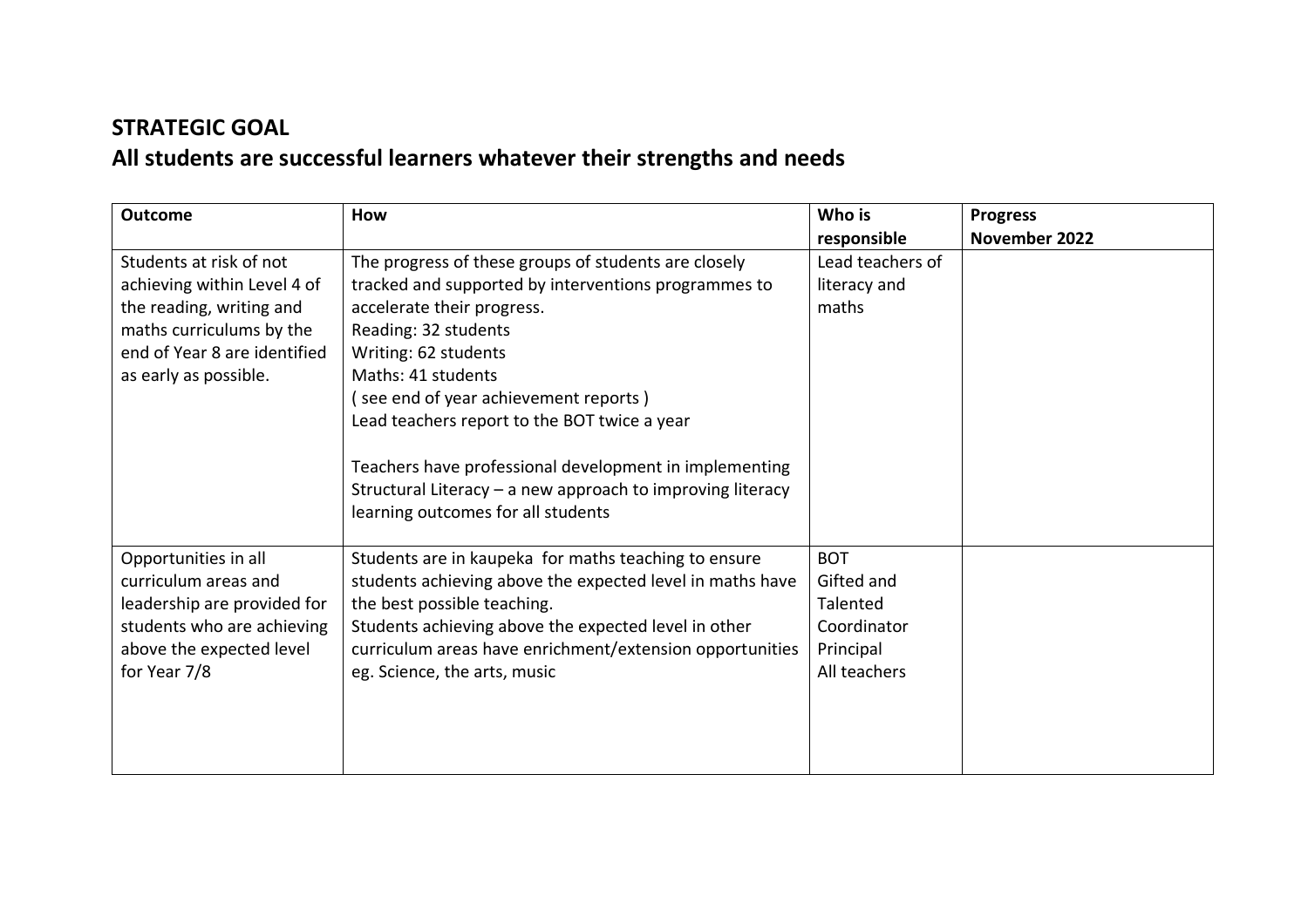| All students are           | Rigorous application of the Digital Citizenship contract                                                                            | All teachers     |  |
|----------------------------|-------------------------------------------------------------------------------------------------------------------------------------|------------------|--|
| technologically fluent and | ensures students use technology safely.                                                                                             | ICT lead teacher |  |
| take a discerning approach |                                                                                                                                     | Principal        |  |
| to the use of technology   | Integration of the Digital Curriculum into the school wide<br>curriculum is being developed by the IT lead teacher and<br>teachers. |                  |  |

**Our community is engaged and connected with our kura and its special character as a 2 year school for early adolescents. Our kura is valued by the local and wider community as a caring and student focused learning environment.**

| <b>Outcome</b>                                      | <b>How</b>                                               | Who is         | <b>Progress</b> |
|-----------------------------------------------------|----------------------------------------------------------|----------------|-----------------|
|                                                     |                                                          | responsible    | November 2022   |
|                                                     |                                                          | All members of |                 |
| Members of the                                      | Regular communication about events and students'         | the our        |                 |
| Tīwai/Heaton community<br>are provided with a range | achievements in the school, through a range of ways.     | community      |                 |
| of opportunities to be                              | Teachers encourage and respond as quickly as possible to |                |                 |
| involved in all aspects of                          | questions and queries from whanau.                       |                |                 |
| the school in order to feel                         |                                                          |                |                 |
| connected and valued                                | The wider Heaton community is provided with              |                |                 |
| partners in their children's                        | opportunities to be informed, contribute and provide     |                |                 |
| education                                           | feedback on the Masterplan for the school.               |                |                 |
| Consult whole school                                |                                                          |                |                 |
| community before the end                            |                                                          |                |                 |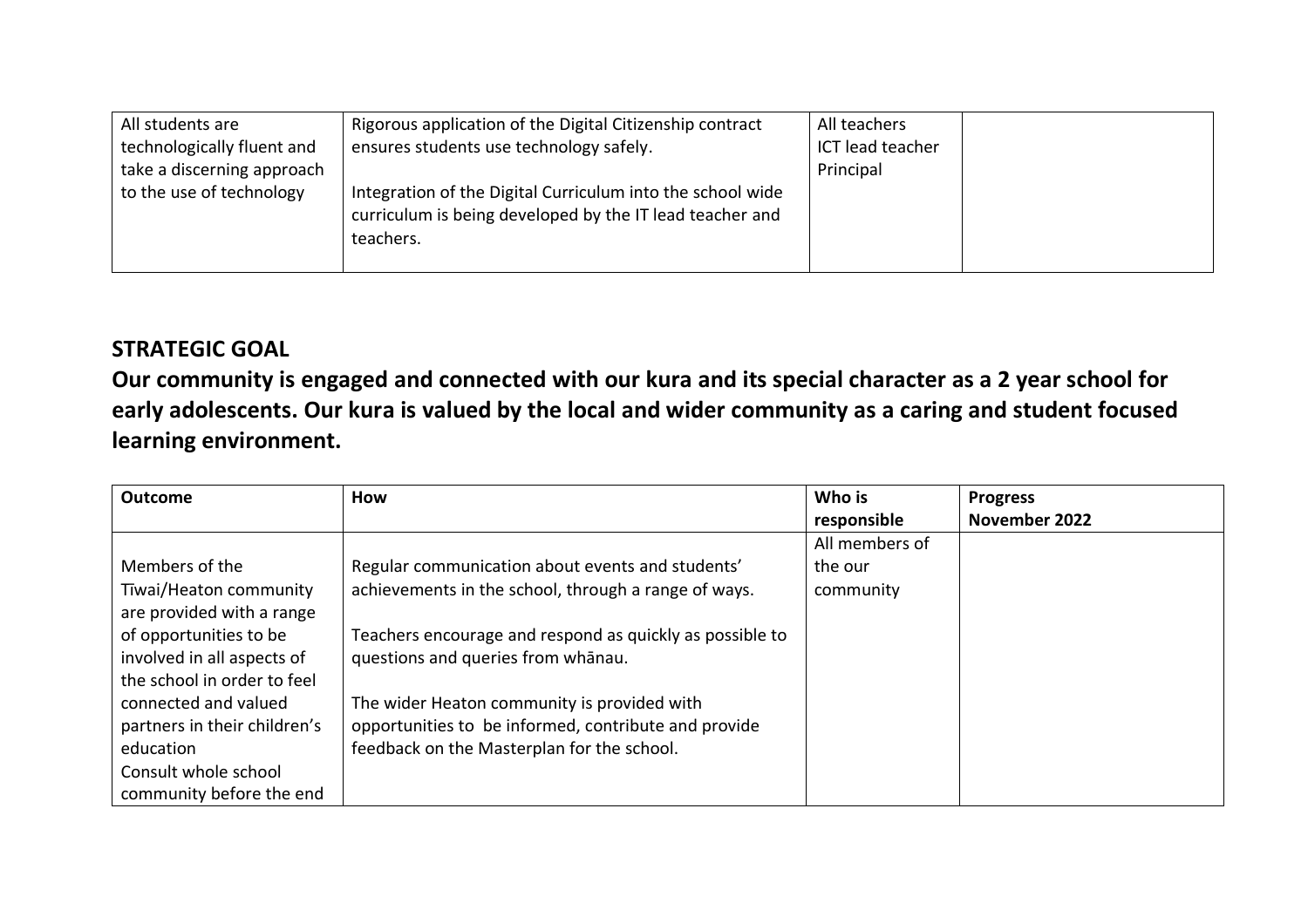| of 2022 regarding vision,                                                   | Regular contact is maintained with our contributing                                                                                               |
|-----------------------------------------------------------------------------|---------------------------------------------------------------------------------------------------------------------------------------------------|
| values, educational goals.                                                  | schools and high schools by the principal, SENCO, and                                                                                             |
| Consider the                                                                | other staff.                                                                                                                                      |
| implementation of                                                           |                                                                                                                                                   |
| Aotearoa New Zealand                                                        | The BOT initiates contact with the BOTs of our                                                                                                    |
| <b>Histories</b>                                                            | contributing and local high schools.                                                                                                              |
| (new Principal)                                                             |                                                                                                                                                   |
|                                                                             | Begin development of 2023-2026 Strategic Plan.                                                                                                    |
| A "Friends of the School"<br>group to be established to<br>replace the PTA. | Principal and an ex PTA meeting to advertise to our<br>community the need for this group and what will be its<br>function. (before end of Term 1) |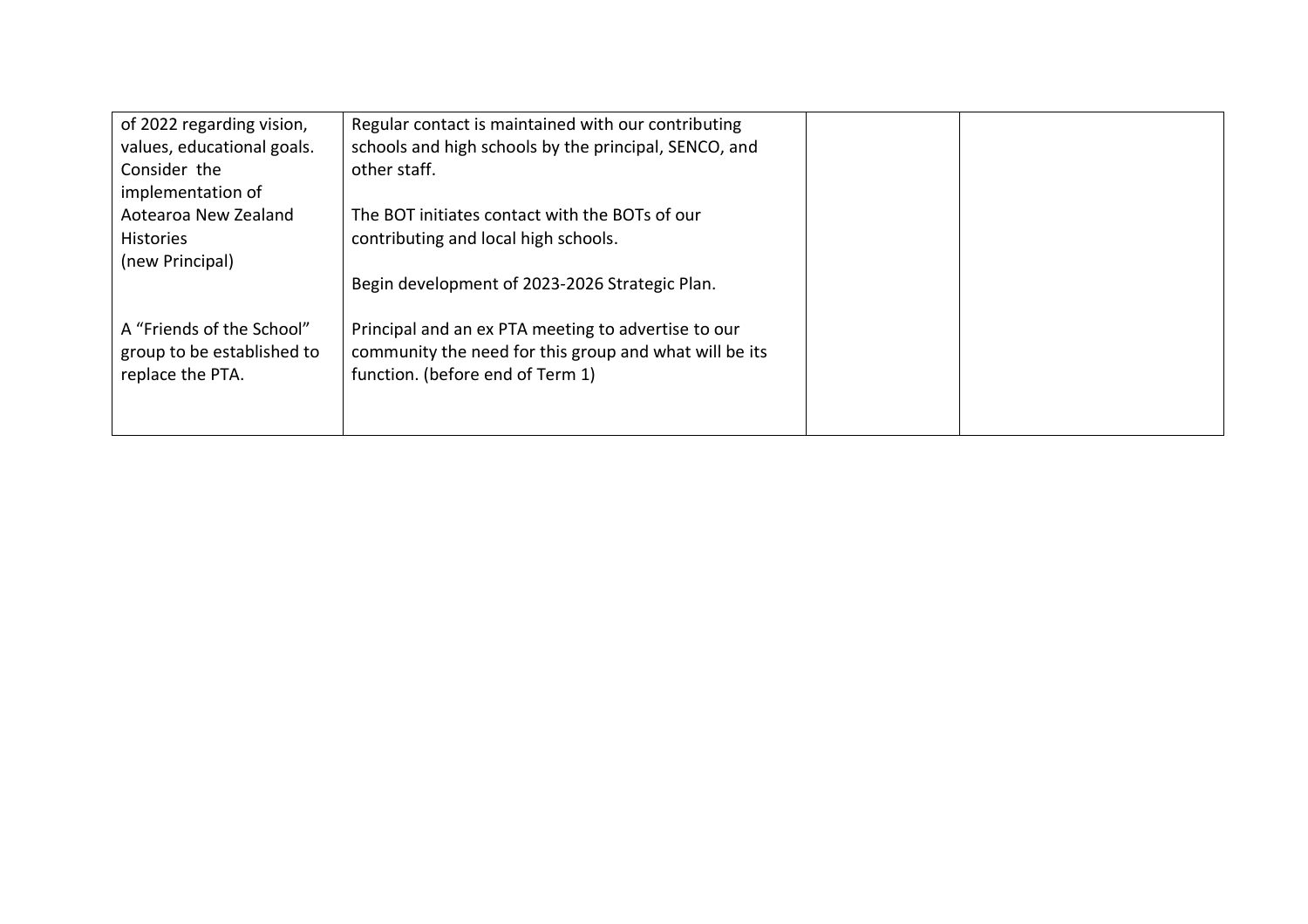**The well-being, health and safety of our students, staff and community is embedded in our culture and actively promoted and maintained through all our learning programmes and actions.**

| <b>Outcome</b>                 | How                                                     | Who is          | <b>Progress</b> |
|--------------------------------|---------------------------------------------------------|-----------------|-----------------|
|                                |                                                         | responsible     | November 2022   |
| All students feel safe,        | The Pastoral Care committee meets every fortnight to    | Whānau          |                 |
| connected and happy in our     | identify students of concern, implement actions and     | Senior staff    |                 |
| school. They have a strong     | plans to address individual needs and to monitor        | Team leaders    |                 |
| sense of belonging and feel    | progress                                                | Principal       |                 |
| accepted as individuals with   |                                                         | <b>SENCO</b>    |                 |
| diverse backgrounds,           | Year 7 students to complete transition to Heaton        | Mana Ake worker |                 |
| cultures, strengths, needs     | survey in Term 2 which will be analysed for trends,     | Teachers        |                 |
| and interests                  | areas of strength and areas for improvement. Action     |                 |                 |
|                                | plan is developed with student leaders. Action plan for |                 |                 |
| Students are prepared to       | 2022 is to focus on Kindness. This is being led by      |                 |                 |
| take risks with their learning | student leaders.                                        |                 |                 |
| and are motivated to strive    |                                                         |                 |                 |
| for success                    | Parents/whanau are encouraged to quickly make           |                 |                 |
|                                | contact with class teachers or other staff members if   |                 |                 |
| Students and staff develop     | they have queries about their child.                    |                 |                 |
| strong, mutually respectful    |                                                         |                 |                 |
| relationships                  | Kaupeka take overall responsibility for the             |                 |                 |
| "It takes a village to raise a | development of their culture that is inclusive, caring  |                 |                 |
| child."                        | and responsive to the needs of their students.          |                 |                 |
|                                |                                                         |                 |                 |
|                                | Investigate an effective way to measure student and     |                 |                 |
|                                | staff wellbeing.                                        |                 |                 |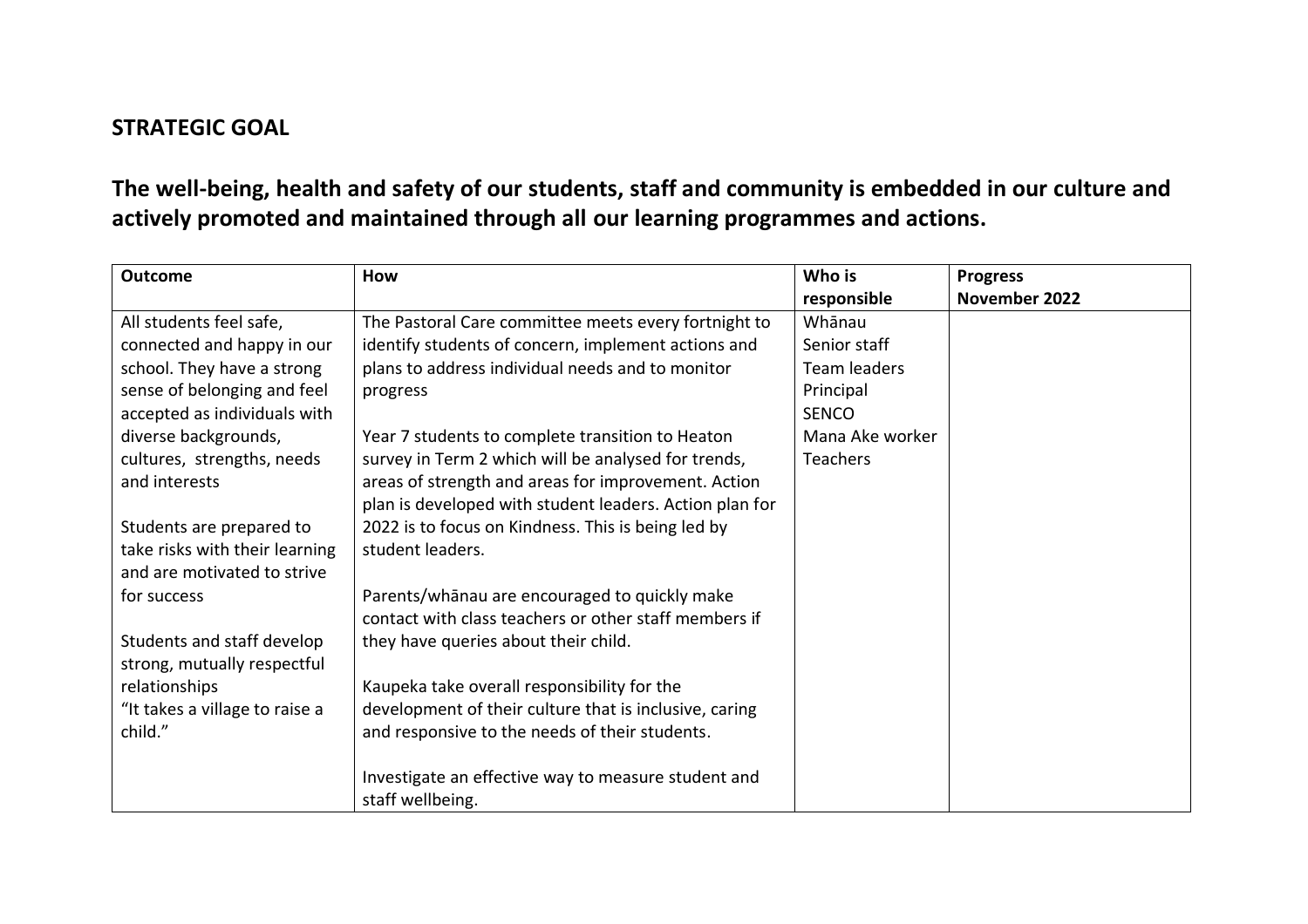|                                                                                                                                                                                                             | The principal and senior management team take<br>responsibility for ensuring a schoolwide culture that is<br>inclusive, caring and responsive to the needs of all<br>members of the Heaton community.                                                                                                                                                                                                                                                                                                          |                                                                                                     |  |
|-------------------------------------------------------------------------------------------------------------------------------------------------------------------------------------------------------------|----------------------------------------------------------------------------------------------------------------------------------------------------------------------------------------------------------------------------------------------------------------------------------------------------------------------------------------------------------------------------------------------------------------------------------------------------------------------------------------------------------------|-----------------------------------------------------------------------------------------------------|--|
| Students cope well with the<br>transition to Heaton from<br>primary school and the<br>transition to high school                                                                                             | Annual review of procedures and systems to keep<br>improving these transition points for students<br>Establishing relationships with our contributing schools<br>and local high schools is key to ensuring seamless<br>transitions for students. Each year we work to find<br>ways to build on these relationships.                                                                                                                                                                                            | Year 7 and 8<br>coordinators<br><b>SENCO</b><br><b>Team leaders</b><br>Principal<br><b>Teachers</b> |  |
| All staff feel safe, connected<br>and happy in our school.<br>They have a strong sense of<br>belonging and are accepted<br>as individuals with diverse<br>backgrounds, cultures,<br>experiences and skills. | Team leaders ensure ongoing support for each of their<br>team member through regular meetings and passing<br>concerns quickly to the principal/senior staff.<br>The principal/senior staff support house leaders with<br>guidance and support for individual team members.<br>New staff have a buddy and consistently report feeling<br>supported by the whole team.<br>Social activities are regularly undertaken to provide<br>staff opportunities to get to know each other beyond<br>professional contact. |                                                                                                     |  |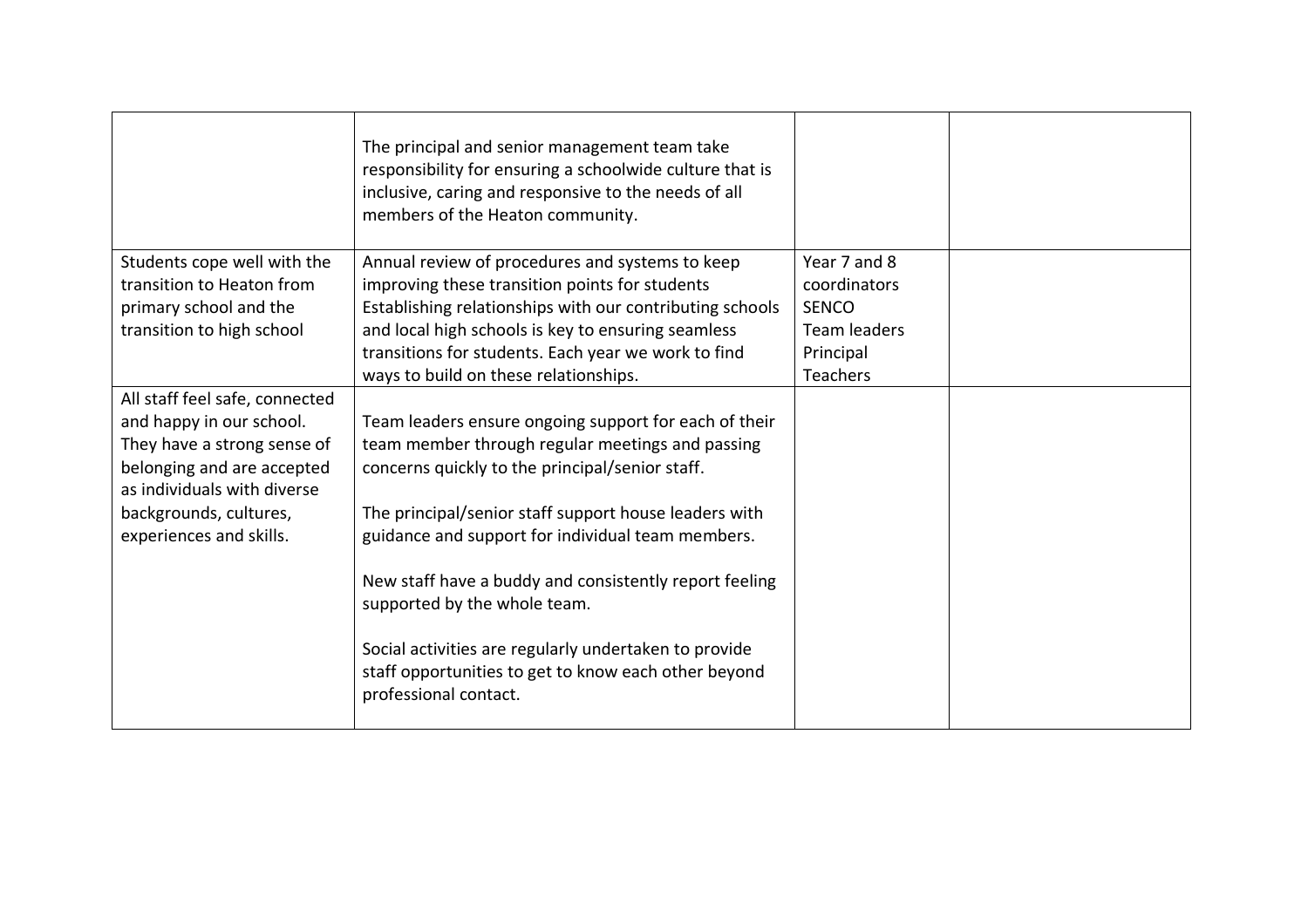**The needs of early adolescents to try new opportunities and develop strengths are recognised and catered for through providing a wide range of extracurricular opportunities.**

| <b>Outcome</b>                  | <b>How</b>                                              | Who is responsible | <b>Progress</b> |
|---------------------------------|---------------------------------------------------------|--------------------|-----------------|
|                                 |                                                         |                    | November 2022   |
| To maintain and continue to     | Review each year the opportunities available in:        | Principal          |                 |
| develop a diverse range of      | Sport                                                   | All staff          |                 |
| curricula and extra curricula   | Performing Arts                                         | <b>BOT</b>         |                 |
| opportunities to inspire,       | <b>Visual Arts</b>                                      |                    |                 |
| engage and build confidence     | Science                                                 |                    |                 |
| that leads to personal growth   | Technology                                              |                    |                 |
|                                 | Literacy                                                |                    |                 |
| Every student is involved in    | Maths                                                   |                    |                 |
| at least one extra curricula    | Future problem solving                                  |                    |                 |
| activity.                       | Leadership and responsibilities                         |                    |                 |
|                                 | Lunchtime clubs such as Chess club, lego club, Comic    |                    |                 |
| (We recognise that a key        | club, knitting club, LRC games and reading options      |                    |                 |
| reason that parents/students    | Outdoor education – camps and activity days             |                    |                 |
| choose our intermediate         |                                                         |                    |                 |
| school for education for Year   | Respond to the requests of students for new and         |                    |                 |
| 7/8 is because of the wide      | different extra clubs and activities where possible     |                    |                 |
| range of opportunities that     |                                                         |                    |                 |
| are available for all students. | Ensure the workload of running an extra curricula       |                    |                 |
| It is a key aspect that         | activity is fairly distributed across the staff         |                    |                 |
| contributes to our unique       |                                                         |                    |                 |
| character as an intermediate    | Ensure a balance of types of extra curricula activities |                    |                 |
| school.)                        | in the school e.g. Sport, the Arts, other types of      |                    |                 |
|                                 | activities                                              |                    |                 |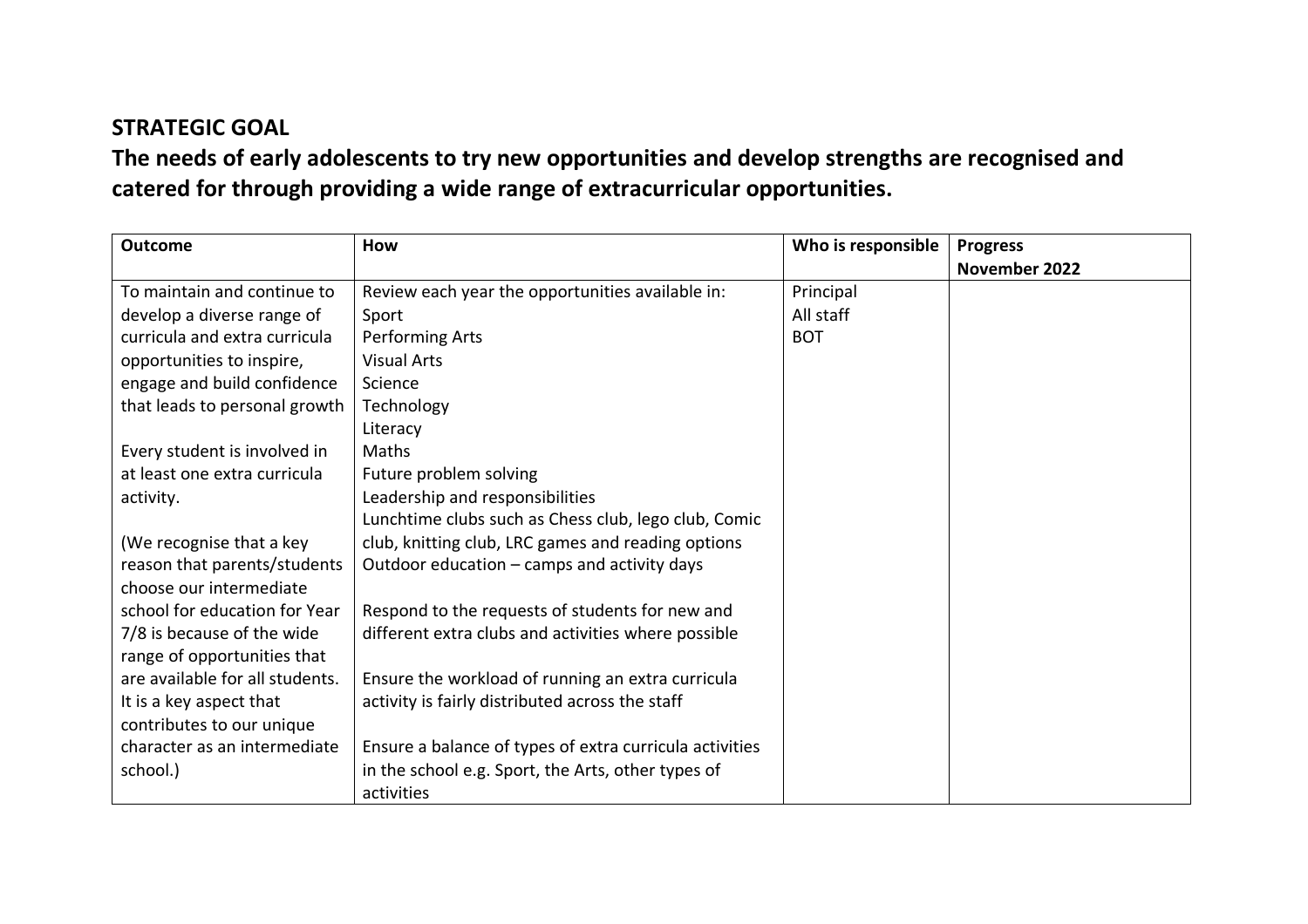| Review the value and engagement of students in extra<br>$'$ curricula activities through the student leader team |  |
|------------------------------------------------------------------------------------------------------------------|--|
|                                                                                                                  |  |